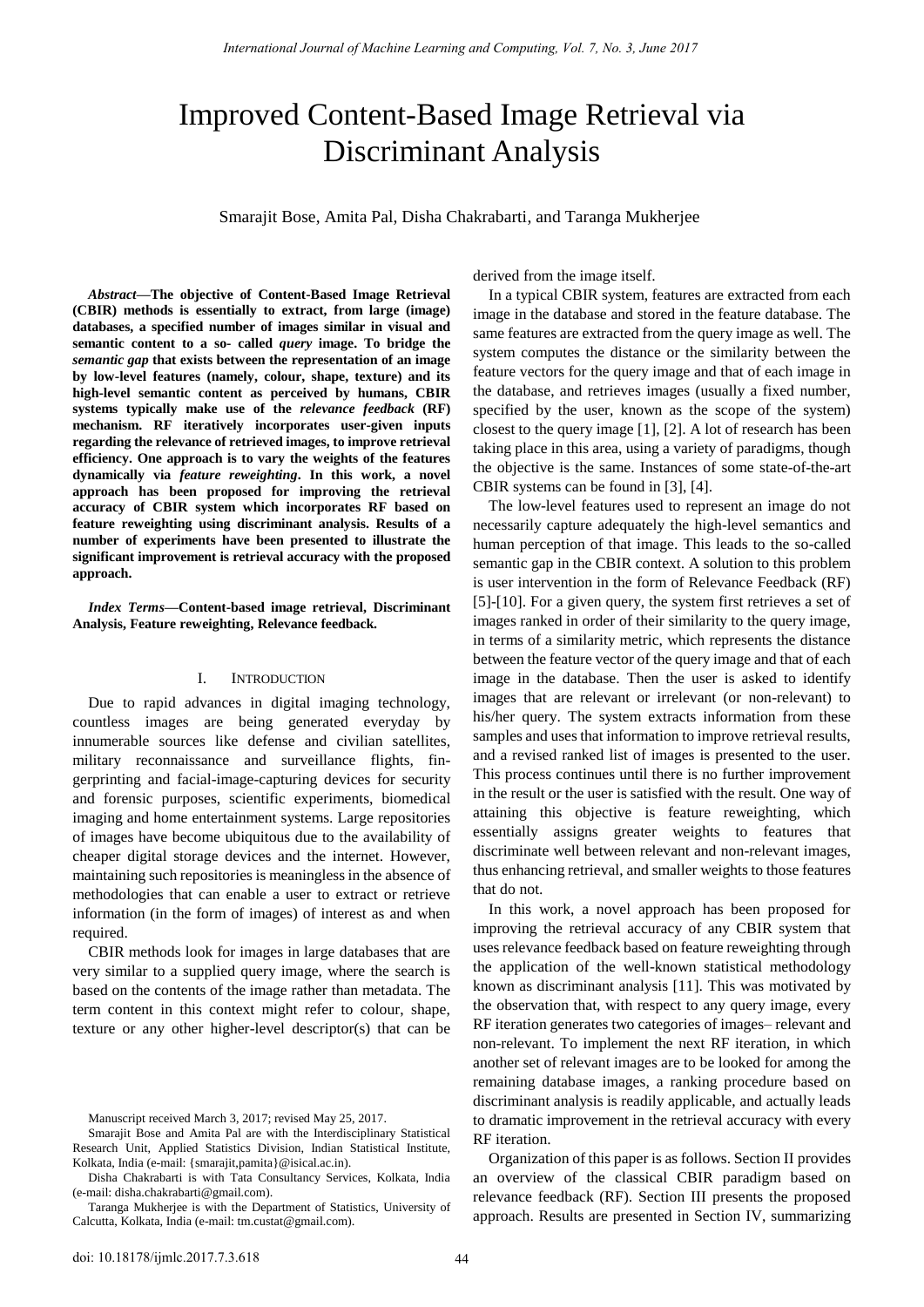the effectiveness of the contribution made by this work to CBIR.

## II. CLASSICAL APPROACH TO CBIR

The user of a typical CBIR system supplies a query image to it and expects it to extract similar images from a large database. An important component of the system is a feature extraction algorithm which is used to process each image in the database and extract a set of features from it. For an image I, let  $\mathbf{f}_I = (f_{I_1}, f_{I_2},..., f_{I_d})'$ , a d × 1 vector in  $\mathbb{R}^d$ , be the d features extracted. For a database with N images, the  $d \times N$ matrix  $\mathbf{F} = (\mathbf{f}_{I_1}, \mathbf{f}_{I_2}, \dots, \mathbf{f}_{I_{I_N}})'$ , whose j-th column is the d×1 feature vector of the j-th image in the database, represents the entire collection of feature vectors that are extracted and stored. The same feature extraction algorithm is used to process the query image Q too, and the query feature vector is obtained,  $\mathbf{f}_Q = (f_{Q_1}, f_{Q_2}, \dots, f_{Q_d})'$ . system subsequently uses an appropriate measure to compute the similarity between the query image and each image of the database, and retrieves a fixed number (specified by the user, known as the Scope) of images most similar or closest to the query image.

The inadequacy of the features to represent the perceived content of an image leads to a *semantic gap*, which is bridged through a *relevance feedback* technique (Section II-B).

Details of the basic components of a typical CBIR system are discussed briefly in the following sections.

#### *A. Similarity Measures*

The similarity between the query image *Q* and any other image I is inversely proportional to the distance between their respective feature vectors. Popular choices of distance measures in CBIR literature are

$$
d_1(Q, I) = \sum_{j=1}^{d} w_j \left| f_{Q_j} - f_{I_j} \right|, \tag{1}
$$

$$
d_2(Q, I) = \sqrt{\sum_{j=1}^{d} w_j (f_{Q_j} - f_{I_j})^2},
$$
 (2)

based on the L1- and L2-norms, respectively, which are commonly referred to as the Manhattan distance and the Euclidean distance. The usual practice is to initialize the weights as  $w_j = 1/d$ . In this work, both distance measures have been used. The generic distance measure has been denoted by  $d(Q, I)$  in the following sections.

## *B. Relevance Feedback (RF)*

As mentioned earlier, the relatively low-level features used to represent an image are generally not able to capture adequately its semantic content as perceived by human beings. This creates the so-called semantic gap in the CBIR context. Relevance Feedback (RF) is a commonly-used mechanism which aims to bridge this gap through user intervention

[5]-[10]. For any given query, the system first retrieves a set of images from the database, ranked in order of their similarity to the query image. The user is then asked to identify images that are relevant or irrelevant (or non-relevant) to his/her query. The system extracts information from these samples, uses that information to improve retrieval results, and presents a revised ranked list of images to the user. This process is repeated until there is no further improvement in the result or the user is satisfied with the result.

One popular method for providing this feedback is feature reweighting, which is described below.

#### *C. Feature Reweighting*

This widely-used method for implementing relevance feedback assigns different weights to different features [2], [12]. These weights are modified in each iteration of the relevance feedback. Larger weights are given to those features that discriminate well between relevant and non-relevant images and thus enhance retrieval accuracy. A choice of weights used by Das [12] is based on the ratio of feature variability over all retrieved to the relevant images that are retrieved. Let  $\sigma_i^{(t)}$  and  $\sigma_{rel}^{(t)}$ ,  $\sigma_{rel,j}^{(t)}$ , respectively, denote the standard deviations of  $f_j$  over the sets  $R_i \cup N_t$  and  $R_i$ , where  $R_t$  and  $N_t$  represent the sets of relevant and non-relevant images at the *t*-th RF iteration. A very obvious choice of the weight for the feature  $f_j$  at the (*t*+1)-th RF iteration is

$$
w_j^{(t+1)} = \frac{\sigma_j^{(t)}}{\sigma_{rel,j}^{(t)}}.
$$
 (3)

When no relevant image (other than the query itself) is retrieved, the denominator is assigned a small positive value to avoid the computational problem arising due to the denominator in (3) becoming zero. The value of  $\varepsilon$  is chosen such that the weights do not change significantly.

An efficient way of using both positive and negative samples has been proposed by Wu and Zhang [2]. They used a discriminant ratio to determine the ability of a feature to separate relevant images from the non-relevant ones. If  $\begin{cases} (t) \\ f_{I_j}, I \in R_j \end{cases}$ , the  $F_{rel,j}^{(t)} = \left\{ f_{I,j}, I \in R_i \right\}$ , the collection of the *j*-th features of all images in  $R<sub>t</sub>$ , then the dominant range over relevant images at the *t*-th iteration for the *j*-th feature component is defined as:

$$
D_j^{(t)} = \left[ \min F_{rel,j}^{(t)}, \max F_{rel,j}^{(t)} \right]
$$
 (4)

A discriminant ratio (as in [13]) can be used to determine the ability of a feature component to separate the relevant images from the non-relevant ones:

$$
\delta_j^{(i)} = 1 - \frac{\text{Number of non-relevant images in } D_j^{(i)}}{|N_i|}
$$
 (5)

The value of  $\delta_i^{(t)}$  $\delta_j^{(t)}$  lies between 0 and 1. It is 0 when all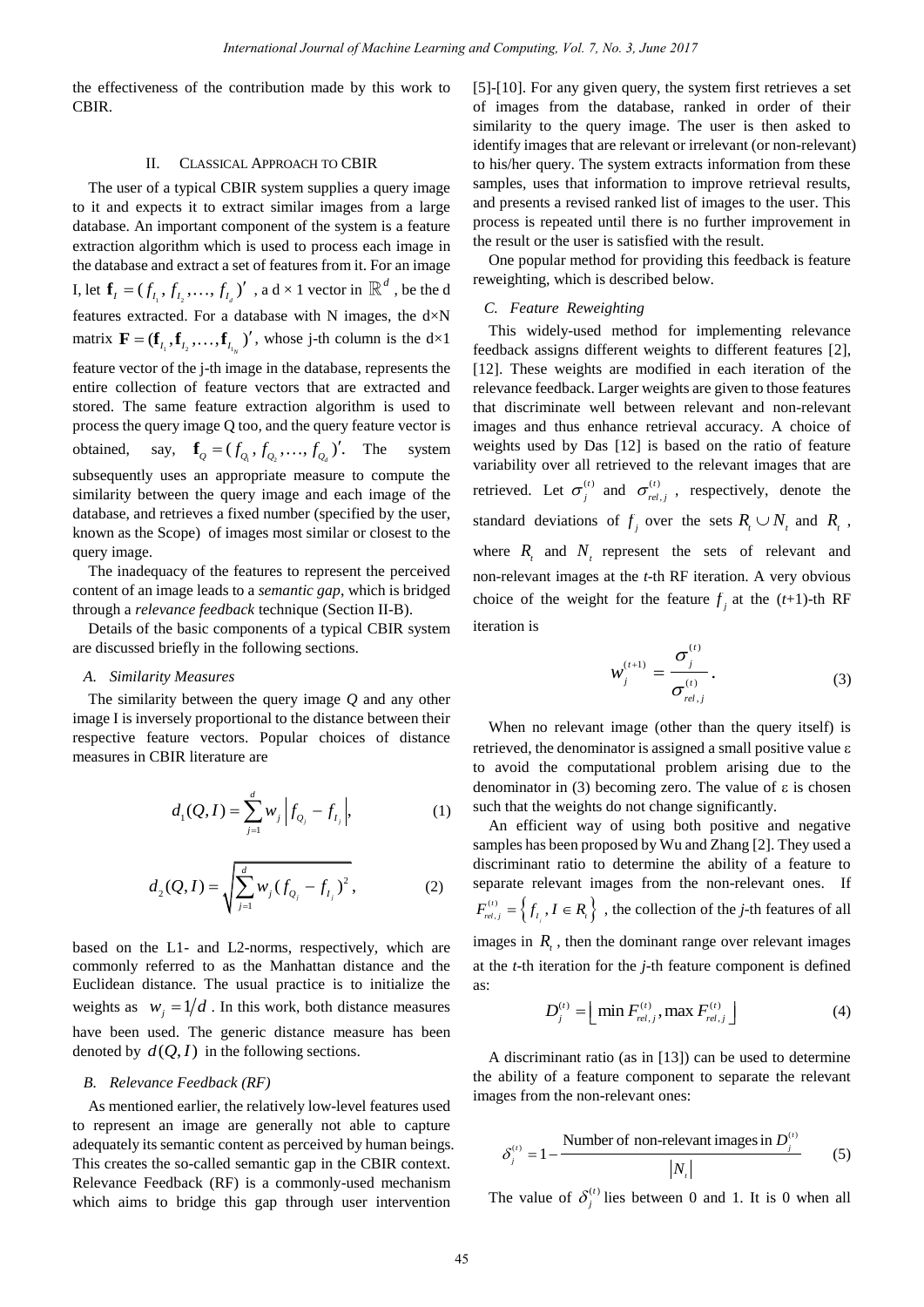non-relevant images are within the dominant range and thus, no weight should be given for that feature component. On the other hand, when there is not a single non-relevant image lying within the dominant range, maximum weight should be given to that feature component. Das [12] proposed a new weight, combining the two weights defined in (3) and (5) as

$$
w_j^{(t+1)} = \delta_j^{(t)} * \frac{\sigma_j^{(t)}}{\sigma_{rel,j}^{(t)}}.
$$
 (6)

# III. THE PROPOSED DISCRIMINANT ANALYSIS-BASED APPROACH

Here we propose a discriminant analysis-based approach that not only gives importance to the relevant images but also extracts valuable information from non-relevant images, thereby further enhancing the image retrieval performance.

# *A. Discriminant Analysis [11]*

Consider the problem of discriminating between two groups of objects  $C_1$  and  $C_2$ , for each of which (training) observations are available on a *p*-variate feature vector **X**. To classify an object with feature vector **x**, its distance from the mean vectors,  $\mathbf{m}_1$  and  $\mathbf{m}_2$ , of the two classes is computed. Typically, the distance used is the Mahalanobis distance whose square is  $(\mathbf{x}-\mathbf{m}_i)' \mathbf{S}_i^{-1} (\mathbf{x}-\mathbf{m}_i)$ ,  $\mathbf{S}_i$  being the dispersion matrix for the observations from the *i*-th class. If  $d_1(\mathbf{x})$  and  $d_2(\mathbf{x})$  are the distances of the object from  $C_1$  and  $C_2$  respectively, then it is classified into  $C_1$  if  $d_1(\mathbf{x}) - d_2(\mathbf{x}) > 0$ , and into  $C_2$  otherwise, ties being resolved arbitrarily.

It is to be noted that if the dispersion matrices  $S_i$  are diagonal, then the aforementioned Mahalanobis distance reduces to the weighted Euclidean distance  $\sum_j w_j (x_j - m_j)^2$  with  $w_j = 1/\sigma_j$ .

# *B. Application to CBIR*

With respect to a particular query image *Q*, let the class of relevant and non-relevant images in an image database *S* be represented by *R* and *NR* respectively. Then  $F = R \cup NR$ represents the set of all images retrieved. Once all images in *F* have been retrieved from *S*, the problem of labeling the remaining images in  $S \setminus F$  can be viewed as a discrimination problem which can be solved by the discriminant analysis rule given above, based on the difference  $D_R - D_{NR}$ , where  $D_R$ and  $D_{<sub>NR</sub>}$  are respectively the distances of any arbitrary image *I* in  $S \setminus F$ . If  $|R| < k$  (the scope) then, to get more relevant images in the next RF iteration, the values of  $D_R/D_{NR}$  are arranged in increasing order and the images in  $S \setminus F$  which correspond to the  $k - |R|$  smallest distances are retrieved.

However, ranking the images by the value of  $D_R - D_{NR}$ 

does not take into account the absolute values of the distances, that is,  $D_{R}$  and  $D_{NR}$  however small or large, are considered to be equivalent as long as their difference is the same. This may lead to error in retrieval. Therefore, one must make the relevance score relative to the values of  $D_R$  and  $D_{NR}$ . One possible choice of the relevance score of an image is

$$
\frac{D_{R} - D_{NR}}{(D_{R} + D_{NR})/2}.
$$
 (7)

Denoting the set of all relevant and non-relevant images, as labeled by the user till the *t*-th RF iteration, by  $R^{(t)}$  and  $NR^{(t)}$  respectively, it is noted that  $R^{(t)} \subset R$  and  $NR^{(t)} \subset NR$ . Further, let us denote the set of all images retrieved till the *t*-th iteration by  $F^{(t)}$ , that is,  $F^{(t)} = R^{(t)} \cup NR^{(t)}$ .

The proposed method can be described succinctly by the following algorithm, where *S* denotes set of all database images,  $k =$  scope, and  $Q$  denotes the query image:

- Step 1. *Initialize t* = 0,  $k_t$ , the current scope by k, and  $A_t$ , *the set of available images at iteration no. t, by S.*
- Step 2. For each  $I \in A$ , compute the distance *(Euclidean/Manhattan) between I and Q and retrieve top t k images for which distance is minimum.*
- Step 3. *Categorize retrieved images into classes R and NR, creating*  $R^{(t)}$  *and*  $NR^{(t)}$ .  $F^{(t)} = R^{(t)} \cup NR^{(t)}$ .

Step 4. 
$$
t \leftarrow t + 1
$$
,  $A_t \leftarrow A^t \setminus F^{(t)}$  and  $k_t \leftarrow k_t - |R^{(t)}|$ .

Step 5. *If*   $k_{i} > 0$ , for each  $I \in A_{i}$ , compute relevance score (7), substituting  $R^{(t)}$  and  $NR^{(t)}$  respectively for R *and NR. Retrieve top t k images for which score is maximum, and go to Step 3; else stop.* 

#### IV. IMPLEMENTATION AND RESULTS

#### *A. Image Databases Used*

To demonstrate the effectiveness of the proposed approach, three benchmark databases were used, which are listed and briefly described in Table I.

| <b>TABLE I: IMAGE DATABASES USED</b> |       |            |          |  |  |  |  |
|--------------------------------------|-------|------------|----------|--|--|--|--|
| Name                                 | Size  | No. of     | Size per |  |  |  |  |
|                                      |       | Categories | Category |  |  |  |  |
| DB2000                               | 2000  | 10         | 200      |  |  |  |  |
| CALTECH                              | 8365  | 93         | 26-871   |  |  |  |  |
| <b>COREL</b>                         | 10800 | 80         | >100     |  |  |  |  |

# *B. Features Used*

Standard features like those obtained from the Colour Co-occurrence Matrix (CCM) [13]-[15] and some visual descriptors from the MPEG-7 standard [16], [17] have been used in this work. Predictably, they are based on properties like colour, shape, edge and texture, which are key descriptors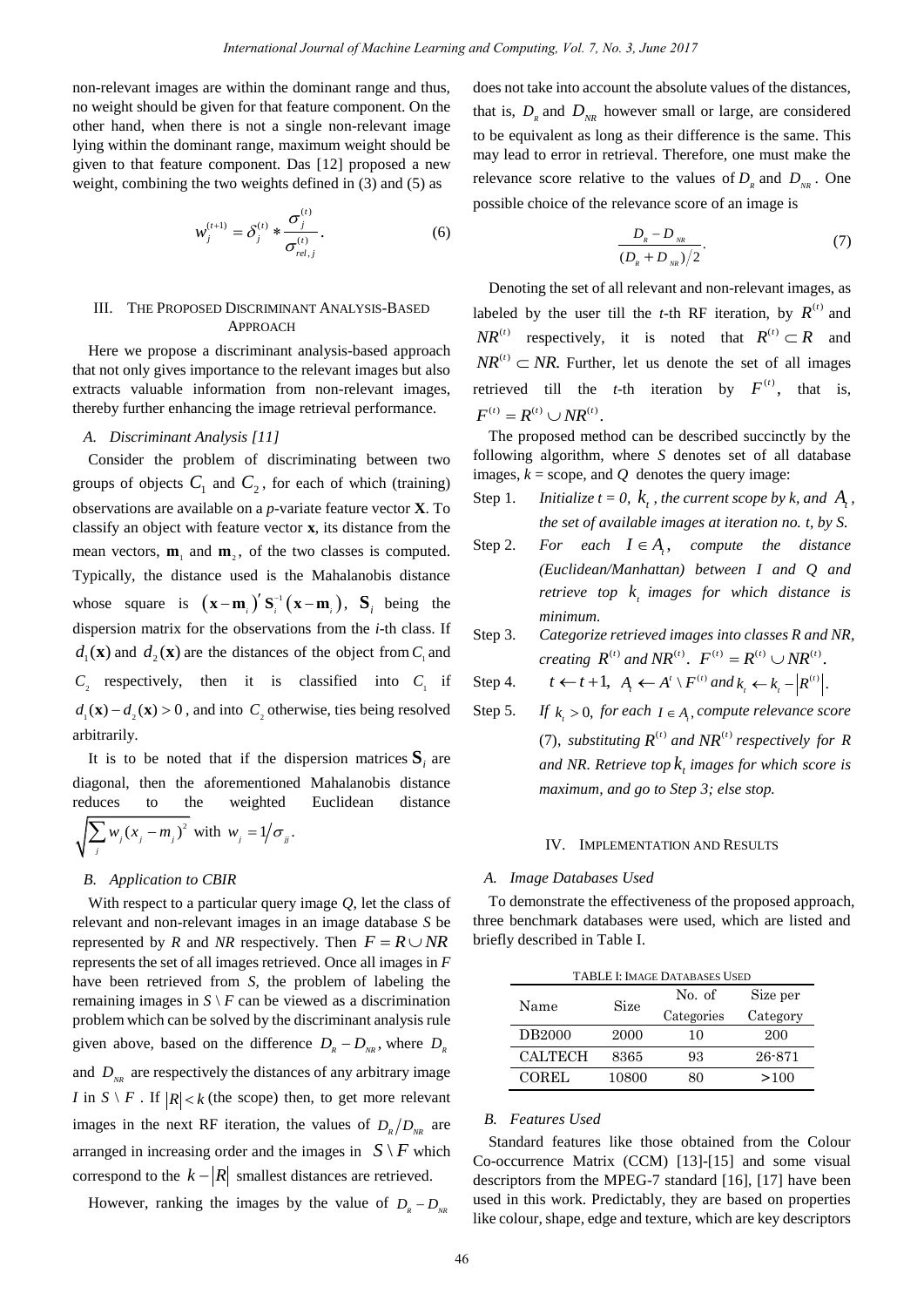of image content. These features are described below in brief.

|            | DDZUUU DATABASE |           |                  |       |                |       |       |       |       |
|------------|-----------------|-----------|------------------|-------|----------------|-------|-------|-------|-------|
|            |                 |           | RF Iteration no. |       |                |       |       |       |       |
| Features   | Method          | Distance  | $\mathbf{0}$     | 1     | $\overline{c}$ | 3     | 4     | 5     | 6     |
| CCM        | <b>Baseline</b> | Euclidean | 52.74            | 71.49 | 79.54          | 84.35 | 87.29 | 89.52 | 91.14 |
|            |                 | Manhattan | 56.41            | 73.69 | 82.22          | 86.83 | 89.68 | 91.73 | 93.18 |
|            | Proposed        | Euclidean | 52.74            | 77.70 | 87.90          | 92.69 | 95.03 | 96.35 | 97.18 |
|            |                 | Manhattan | 56.41            | 80.04 | 89.18          | 93.52 | 95.65 | 96.94 | 97.74 |
| G          | <b>Baseline</b> | Euclidean | 57.14            | 73.97 | 81.86          | 86.28 | 89.14 | 91.05 | 92.41 |
|            |                 | Manhattan | 54.56            | 73.54 | 82.57          | 87.32 | 90.24 | 92.15 | 93.64 |
|            | Proposed        | Euclidean | 57.14            | 80.80 | 90.51          | 94.68 | 96.52 | 97.40 | 97.91 |
|            |                 | Manhattan | 54.56            | 78.03 | 87.95          | 93.03 | 95.72 | 97.13 | 98.05 |
| GSD        | <b>Baseline</b> | Euclidean | 62.14            | 78.82 | 86.49          | 90.49 | 92.54 | 93.88 | 94.82 |
|            |                 | Manhattan | 63.34            | 79.24 | 87.46          | 91.42 | 93.66 | 95.03 | 95.88 |
|            | Proposed        | Euclidean | 62.14            | 83.79 | 91.80          | 95.28 | 97.07 | 98.03 | 98.66 |
|            |                 | Manhattan | 63.34            | 84.51 | 92.29          | 95.52 | 97.11 | 98.04 | 98.46 |
|            | <b>Baseline</b> | Euclidean | 60.10            | 75.54 | 83.68          | 88.01 | 90.60 | 92.51 | 93.90 |
|            |                 | Manhattan | 59.51            | 74.76 | 83.45          | 87.86 | 90.79 | 92.74 | 94.13 |
|            | Proposed        | Euclidean | 60.10            | 80.72 | 89.56          | 93.79 | 96.07 | 97.15 | 97.93 |
| <b>EHD</b> |                 | Manhattan | 59.51            | 79.27 | 88.53          | 93.20 | 95.61 | 96.97 | 97.77 |

TABLE II: RETRIEVAL EFFICIENCY (%) OF PROPOSED METHOD ON THE  $D2000 D100$ 

## *1) Features from the colour co-occurrence matrix (CCM)*

An important representation of the spatial distribution of colour in an image is provided by the colour co-occurrence matrix (CCM) [13]-[15]. The *L × L* CCM of an image having colour levels in any one of the dimensions of the *HSV* (Hue, Saturation, Value) colour space, denoted by  $P = ((p_{ij}))$ , is

such that  $p_{ij}$  represents the proportion of pixels with colour level *i* co-occurring with other pixels with colour level *j*, at a relative position, say, *d*. The diagonal elements of the CCM give the colour distribution in the image, while the non-diagonal elements convey shape information, since colour changes between adjacent pixels indicates the possible existence of an object edge. The feature vector used consists of all *L* diagonal elements of the CCM as well as a single number to represent the information contained in its non-diagonal elements, defined as

$$
ave\_ndiag = \sum_{i=1}^{L-1} \sum_{j=i+1}^{L} (i+j)p_{ij},
$$
 (8)

where *i* and *j* are respectively the row and column indices.

It has been observed by researchers that  $L<sub>H</sub> = 16$  and  $L_s = L_v = 3$  are good choices for number of quantization levels of H, S and V for specifying co-occurrence matrices. A co-occurrence distance  $d = 1$  has been used in this work and pixel pairs in both vertical and horizontal directions have been considered, leading to symmetric co-occurrence matrices. Thus only upper diagonal elements of the CCMs needed to be considered.

Consequently,  $D = (16 + 1 + 3 + 1 + 3 + 1) = 25$  features were used in this work, following [12].

## *2) Features from MPEG 7*

MPEG-7 is a Multimedia Content Description standard, belonging to the MPEG (Moving Picture Experts Group) series [16], [17]. It specifies a number of descriptors, out of which this work uses

- 1) the *Color Structure Descriptor* (CSD) which describes the local spatial distribution of colors,
- 2) the *Color Layout Descriptor* (CLD) which describes the global spatial distribution of colors, and
- 3) the *Edge Histogram Descriptor* (EHD) which specifies the spatial distribution of five types of edges in the image.

# *C. Implementation*

TABLE IIII: RETRIEVAL EFFICIENCY (%) OF PROPOSED METHOD ON THE

|          | <b>CALTECH DATABASE</b> |           |                  |       |                |       |                |       |       |
|----------|-------------------------|-----------|------------------|-------|----------------|-------|----------------|-------|-------|
|          |                         |           | RF Iteration no. |       |                |       |                |       |       |
|          | Method                  | Distance  | $\mathbf{0}$     | 1     | $\overline{c}$ | 3     | $\overline{4}$ | 5     | 6     |
|          | <b>Baseline</b>         | Euclidean | 25.46            | 33.35 | 37.58          | 40.47 | 42.60          | 44.39 | 45.97 |
|          |                         | Manhattan | 26.80            | 34.29 | 38.69          | 41.73 | 44.02          | 45.95 | 47.56 |
| <b>N</b> | Proposed                | Euclidean | 25.46            | 36.68 | 41.89          | 45.34 | 48.00          | 50.11 | 51.99 |
|          |                         | Manhattan | 26.80            | 37.31 | 42.44          | 45.77 | 48.23          | 50.39 | 52.32 |
|          | <b>Baseline</b>         | Euclidean | 36.11            | 43.75 | 47.58          | 50.15 | 52.09          | 53.78 | 55.25 |
| G        |                         | Manhattan | 36.13            | 44.31 | 48.77          | 51.56 | 53.66          | 55.43 | 56.98 |
|          | Proposed                | Euclidean | 36.11            | 48.51 | 54.69          | 58.67 | 61.51          | 63.78 | 65.68 |
|          |                         | Manhattan | 36.13            | 47.83 | 53.70          | 57.72 | 60.60          | 62.86 | 64.71 |
| CSD      | <b>Baseline</b>         | Euclidean | 31.17            | 38.13 | 42.19          | 44.88 | 46.92          | 48.57 | 50.11 |
|          |                         | Manhattan | 30.88            | 38.07 | 42.41          | 45.12 | 47.21          | 48.94 | 50.47 |
|          | Proposed                | Euclidean | 31.17            | 40.24 | 44.79          | 47.97 | 50.57          | 52.70 | 54.66 |
|          |                         | Manhattan | 30.88            | 39.81 | 44.58          | 47.91 | 50.60          | 52.84 | 54.69 |
|          | <b>Baseline</b>         | Euclidean | 42.51            | 50.09 | 55.02          | 58.72 | 67.93          | 63.35 | 65.06 |
|          |                         | Manhattan | 42.87            | 49.55 | 54.74          | 58.14 | 60.76          | 62.87 | 64.64 |
|          | Proposed                | Euclidean | 42.51            | 53.59 | 60.00          | 64.37 | 67.62          | 70.28 | 72.56 |
| EHD      |                         | Manhattan | 42.87            | 53.33 | 59.44          | 63.72 | 67.03          | 69.61 | 71.78 |

TABLE IV: RETRIEVAL EFFICIENCY (%) OF PROPOSED METHOD ON THE COREL DATABASE

|     |                 |           | RF Iteration no. |       |                |       |                |       |       |
|-----|-----------------|-----------|------------------|-------|----------------|-------|----------------|-------|-------|
|     | Method          | Distance  | $\Omega$         | 1     | $\overline{c}$ | 3     | $\overline{4}$ | 5     | 6     |
|     | <b>Baseline</b> | Euclidean | 18.70            | 26.87 | 32.35          | 36.52 | 39.81          | 42.67 | 45.13 |
|     |                 | Manhattan | 20.21            | 28.60 | 34.64          | 39.16 | 42.76          | 45.82 | 48.45 |
| CCM | Proposed        | Euclidean | 18.70            | 30.29 | 38.52          | 44.64 | 49.41          | 53.31 | 56.47 |
|     |                 | Manhattan | 20.21            | 31.69 | 39.76          | 45.50 | 49.97          | 53.67 | 56.68 |
|     | <b>Baseline</b> | Euclidean | 26.30            | 37.67 | 44.57          | 49.37 | 52.89          | 55.73 | 58.25 |
| £   |                 | Manhattan | 23.35            | 36.56 | 44.54          | 49.86 | 53.71          | 56.83 | 59.37 |
|     | Proposed        | Euclidean | 57.14            | 80.80 | 90.51          | 94.68 | 96.52          | 97.40 | 97.91 |
|     |                 | Manhattan | 54.56            | 78.03 | 87.95          | 93.03 | 95.72          | 97.13 | 98.05 |
|     | <b>Baseline</b> | Euclidean | 36.42            | 49.29 | 57.30          | 62.57 | 66.46          | 69.46 | 71.94 |
|     |                 | Manhattan | 36.91            | 49.39 | 57.71          | 63.28 | 67.28          | 70.41 | 72.90 |
| CSD | Proposed        | Euclidean | 36.42            | 50.16 | 59.17          | 65.97 | 71.10          | 74.90 | 78.03 |
|     |                 | Manhattan | 36.91            | 54.42 | 64.96          | 71.58 | 76.15          | 79.46 | 81.99 |
|     | <b>Baseline</b> | Euclidean | 25.54            | 34.72 | 41.78          | 46.92 | 50.79          | 53.96 | 56.63 |
|     |                 | Manhattan | 25.96            | 34.60 | 41.90          | 47.18 | 51.19          | 54.48 | 57.27 |
|     | Proposed        | Euclidean | 25.53            | 37.35 | 45.76          | 52.14 | 57.27          | 61.53 | 65.02 |
| 日田  |                 | Manhattan | 25.96            | 36.95 | 45.02          | 51.36 | 56.57          | 60.85 | 64.35 |

The CBIR system which incorporates RF via feature reweighting using the weight defined in (6) is used as the baseline against which the proposed method is compared.

To evaluate retrieval performance, the following measure, called Retrieval Efficiency (RE), which is inspired by the standard measure *Precision* but is more appropriate when RF